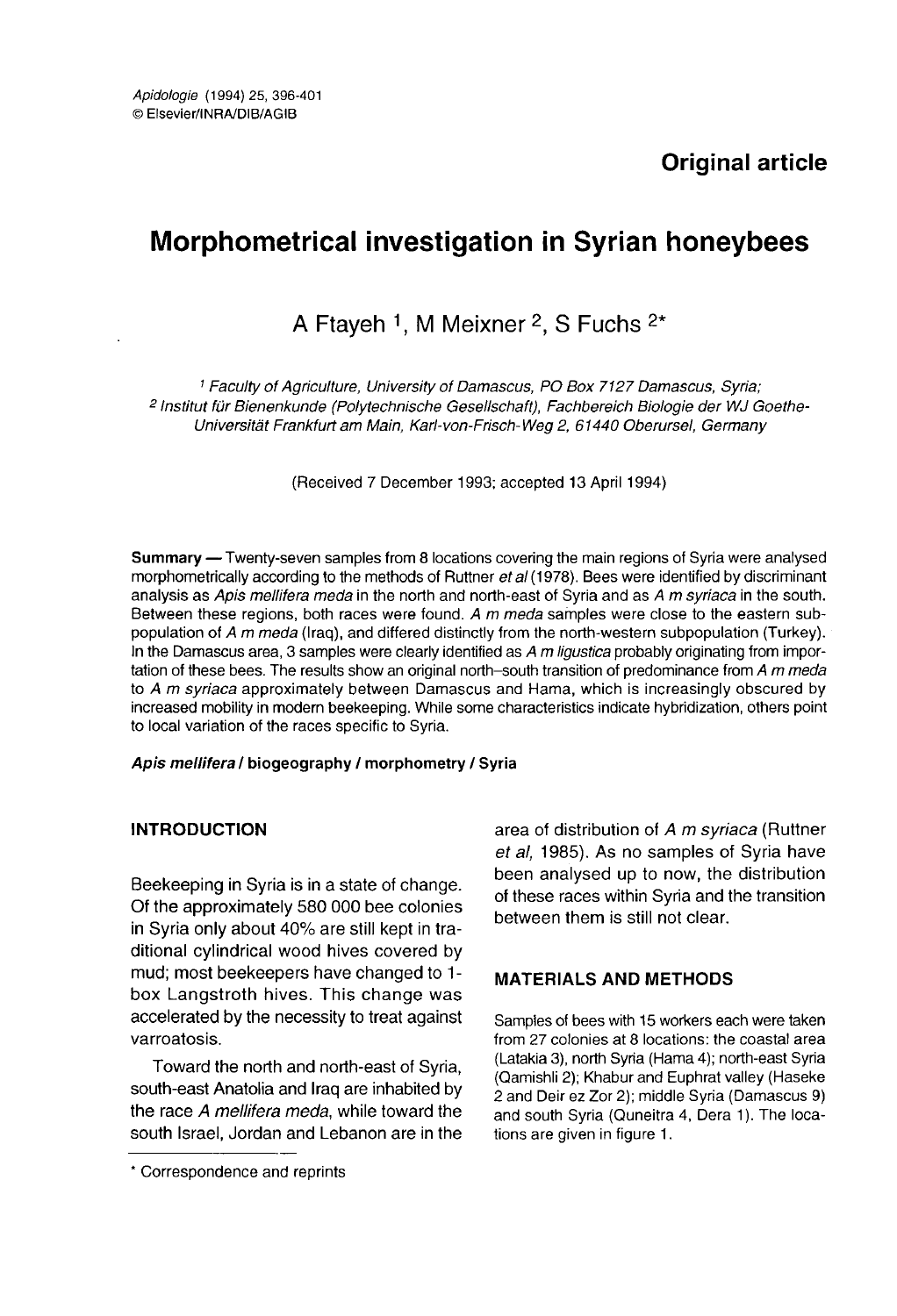

Fig 1. Map of Syria with locations where bee samples have been collected. Samples are marked according to their classification as A  $m$  meda (m). A m syriaca (s) or A m liquatica (I). Classification with  $P < 95\%$  are marked by  $\ast$ . No bees are kept within the central desert (stippled area).

Samples were preserved in 70% ethanol and bees were dissected according to the methods given by Ruttner et al (1978). Thirty-nine morphometric characteristics were measured. Characters of size as well as venation angles were measured using a CCD camera and PC-onscreen digitizing system. Hairlength, length and width of tergites, tomenta and pigmentation were measured by microscopy and with an ocular micrometer.

Data were analysed by factor analysis and discriminant analysis (SPSS/PC, 1988). As a reference, data of 69 classified samples from the morphometric data bank Oberursel were used  $(A \, m \, \text{meda: } 9 \, \text{samples from Anatolia and 15 from } \text{lfan: } A$ m syriaca: 20 samples from Lebanon, Israel and Jordan; A m ligustica: 25 samples from Italy). All characters except length of proboscis and pigmentation of terga 2 and 4 were included in the analysis.

#### RESULTS

In factor analysis 3 main factors (principal components) were identified. These explained 30, 11 and 10% of the variance, respectively. Figure 2 shows a plot of the first 2 factors. Factor 1 is predominantly correlated positively with size, while factor 2 is correlated positively with hairlength and width of metatarsi and negatively with the length of the legs and distance of wax mirrors.

As can be seen, most samples (24) fall into the same range as  $A$  m meda and  $A$  m syriaca in regard to factor 1. Three samples from Damascus, however, are clearly separate and fall into the range of A m ligus-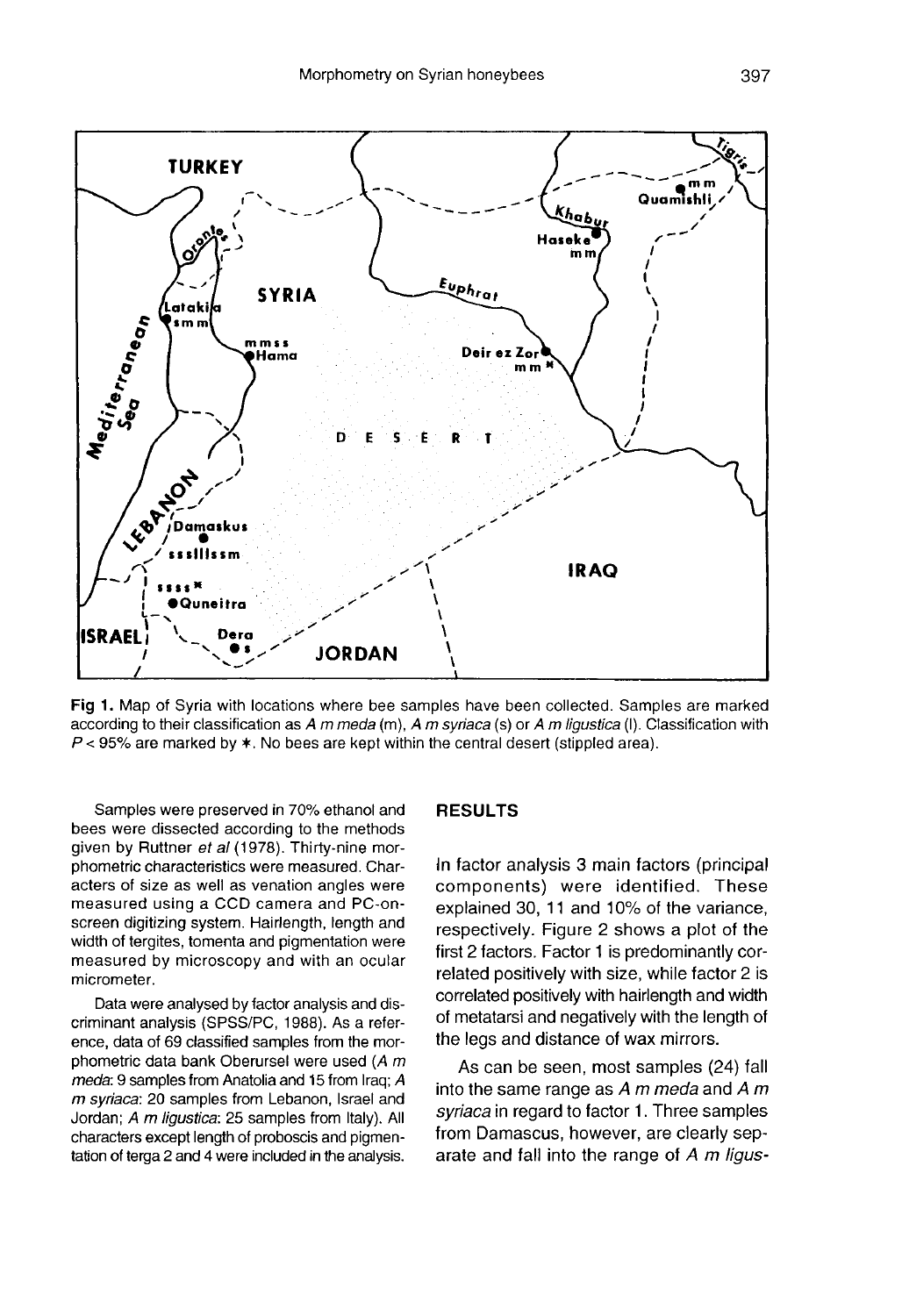

Fig 2. Factor analysis of morphometrical characteristics of worker bee samples from Syria showing the 2 most significant principal components.  $\blacktriangledown$  = north and west Syria;  $\blacksquare$  = east Syria;  $\blacktriangleright$  = Damascus,  $\blacktriangle$  = south Syria. Samples from data bank Oberursel:  $L = A m$  ligustica, M = A m meda, S = A m syriaca.

tica. For factor 2, the samples are distributed between the range of  $A$  m meda (7) and  $A$  m syriaca (8), with a number in intermediary positions. Samples from north and northeast Syria are predominantly within or near the A m meda cluster, while samples from middle and south Syria are predominantly closer to the A m syriaca cluster.

Samples were assigned to the races A m meda, A m syriaca and A m ligustica by discriminant analysis. All except 2 of the samples were grouped at a probability level of more than 95%. Three samples from Damascus were clearly identified as A m ligustica. Of the remaining 22 samples, 10 were classified as  $A$  m meda and 12 as  $A$  m syriaca. The local distribution of the classified samples is given in figure 1. In the eastern parts, all the samples were  $A$  m meda.<br>In the western parts, all southern samples were  $A$  m syriaca, while north of Damascus increasing proportions were classified as A m meda. Uncertain classifications in Quneitra, and Deir-ez-Zor were intermediate

between  $A$  m syriaca and  $A$  m meda, mainly confirming the general pattern.

A m meda samples used as reference group came from Anatolia and Iraq, representing 2 distinguishable subpopulations (fig 3). All A m meda samples from Syria were grouped with high probability  $(P >$ 99.99%) with the samples from Iraq.

Means of some of the morphometric measurements are given in table I for the



Fig 3. Discriminant analysis of Syrian A m meda samples  $(①)$ . Reference groups: A m meda from Anatolia  $(\Delta)$  and from Iraq  $(\Diamond)$ , data bank Oberursel.  $\blacktriangle$ ,  $\blacklozenge$  give the respective group centroids.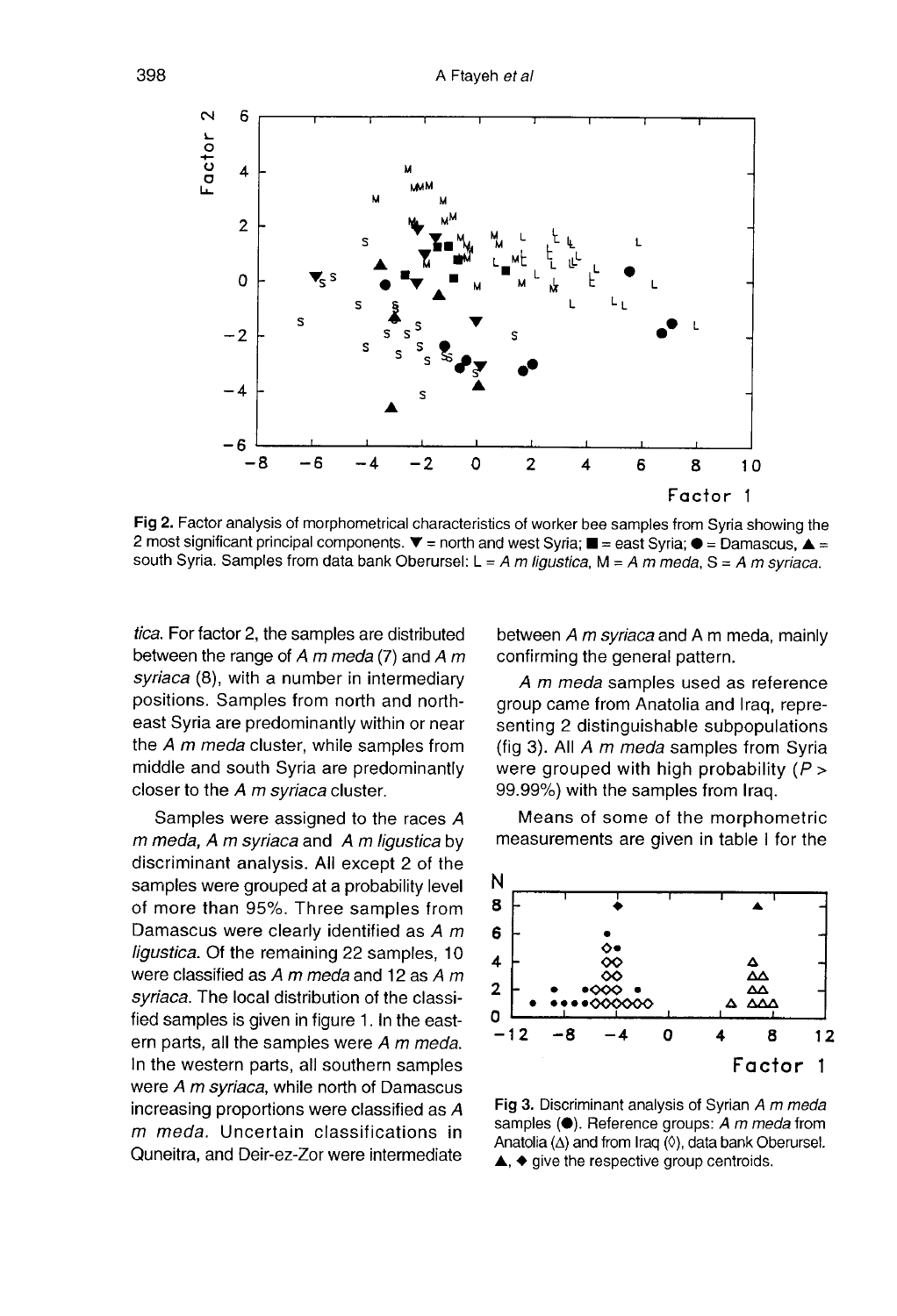| Characteristics    | A m syriaca            |                              | A m meda                     |                              |
|--------------------|------------------------|------------------------------|------------------------------|------------------------------|
|                    | Syria<br>$N = 13, 111$ | Data bank<br>$N = 20, *19$   | Syria<br>$N = 9, *8$         | Data bank<br>$N = 25, *13$   |
| Body size T3+4 (L) | $4.33 \pm 0.09$        | $4.20 \pm 0.17$              | $4.39 \pm 0.1$               | $4.30 \pm 0.10$              |
| Hair $(L)$         | $0.221 \pm 0.03$       | $0.23 \pm 0.03$              | $0.25 \pm 0.03$              | $0.27 \pm 0.02$              |
| Hind-leg $(L)$     | $7.80 \pm 0.23$        | $7.90 \pm 0.14$              | $7.82 \pm 0.25$              | $7.72 \pm 0.17$              |
| Fore-wing (L)      | $8.45 \pm 0.25$        | $8.56 + 0.17$                | $8.50 + 0.21$                | $8.81 + 0.17$                |
| Fore-wing (W)      | $2.86 \pm 0.09$        | $2.85 \pm 0.07$              | $2.96 \pm 0.07$              | $3.03 \pm 0.06$              |
| Proboscis (L)      | $6.21 \pm 0.20^*$      | $6.26 \pm 0.15$ <sup>*</sup> | $6.31 \pm 0.13$ <sup>*</sup> | $6.23 \pm 0.21$ <sup>*</sup> |
| Pigment (T3)       | $7.26 \pm 0.73$        | $7.63 \pm 0.43$              | $8.32 \pm 0.51$              | $8.32 \pm 0.50$              |
| Slenderness (I)    | $80.03 \pm 1.19$       | $83.90 \pm 2.10$             | $80.34 \pm 1.62$             | $81.62 \pm 1.40$             |
| Cubital (I)        | $2.30 \pm 0.26$        | $2.28 \pm 0.27$              | $2.45 \pm 0.26$              | $2.57 \pm 0.24$              |
| Wax mirror (D)     | $0.36 \pm 0.03$        | $0.32 \pm 0.04$              | $0.29 \pm 0.04$              | $0.27 \pm 0.03$              |
| $G$ 18 (ang)       | $95.53 \pm 1.42$       | $97.07 \pm 1.97$             | $92.94 \pm 2.11$             | $96.03 \pm 2.17$             |
| N 23 (ang)         | $87.71 \pm 2.36$       | $89.74 \pm 1.42$             | $86.65 \pm 2.19$             | $89.21 \pm 5.02$             |
| $O$ 26 (ang)       | $36.23 \pm 2.60$       | $37.66 \pm 2.47$             | $33.66 \pm 1.64$             | $33.21 \pm 2.00$             |

Table I. Characteristics of A m syriaca and A m meda from Syria and from adjacent countries (data bank Oberursel).

Values are means and standard deviation of colony sample means, N = number of sampled colonies, with asterisks for proboscis. T= tergite; L = length (mm); W = width (mm); D = distance (mm); I = index; G18, N 23, O 26 wing venation angles, ang = angle (degrees); slenderness = length/width of sternite 6; pigmentation  $0 =$  completely dark, 9 completely bright. Measurements taken according to Ruttner et al (1978).

samples classified as A m syriaca and A m meda, and for the reference groups.

# **DISCUSSION**

Most beekeeping in Syria takes place in the western mountainous areas (Jebel Ansarya, eastern slopes of Antilebanon). This area stretches from north to south parallel to the Mediterranean Sea and is limited to the east by the central deserts. A second area in the north stretches from the west to the east along the mountainous areas towards Turkey and Iraq, and along the river valleys of Euphrat and Khabur. No beekeeping is possible within the central deserts (fig 1).

Syria forms a bridge between countries in the north and north-east (Turkey, Iraq) inhabited by  $A$  m meda and those in the south (Jordan, Lebanon, Israel) inhabited by A m syriaca. A m meda is the honeybee of the Central Iranian Highlands, with several subpopulations in the north, north-east, south and west, while A m syriaca is considered as the honeybee of the mountain range bordering the eastern Mediterranean Sea. Both races belong to the eastern group of the subspecies of A mellifera (O branch; Ruttner, 1988).

The classification of samples shows a clear predominance of A m meda in the north and north-east of Syria. In contrast, A m syriaca is predominant in middle and south Syria. This predominance ends north of Damascus, but a proportion of A m syri aca samples were still found at Hama and Latakia. Unfortunately, no samples were available further north towards Anatolia, where the occurrence of A m syriaca becomes increasingly unlikely.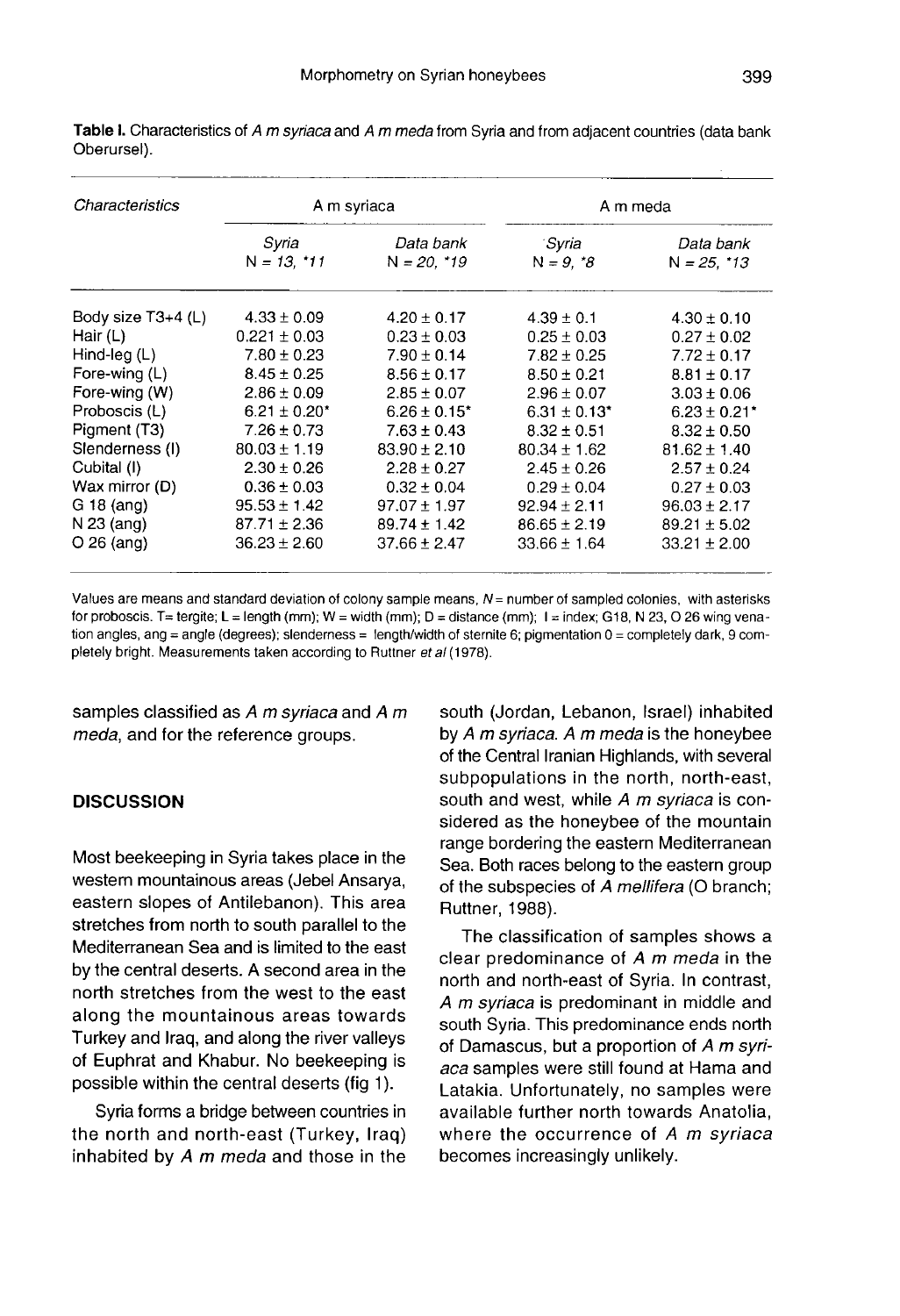Surprisingly an extension of the area of A m meda from the climatically very continental highlands of south-east Anatolia to the coast of the Mediterranean had been established, without recognizable geographical barriers to the area of  $A$  m anatoliaca in the west (Ruttner, 1988). A similar pattern was found in this study. The extension to the Mediterranean coast of an  $A$  m meda population continued into Syria without a barrier to the area of A m svriaca, but with a zone of hybridization.

The A m meda samples of Syria were clearly distinct from the local A m meda variation from Turkey, but very close to the reference group from Iraq. Samples from Turkey were all from the eastern mountainous areas (except 1 from the equally mountainous Mediterranean coast at Mersin). Samples from Iraq were from the northwestern parts, bordering Syria. This is likely to reflect a north-south biogeographical variation of A m meda from the high Anatolian mountains to the lower areas of northern Syria and Iraq.

Contact between  $A$  m meda and  $A$  m syriaca is limited to a comparatively narrow zone of hybridization in the northern parts of Syria. Farther to the south and east, both races are efficiently separated by the Syrian desert (fig 1). This also precludes direct contact to the bees of central Iraq, which were seen by Abdellatif et al (1977) as a subdivision of A m syriaca, leaving the position of these bees unclear (Ruttner et al, 1985).

The general pattern is, however, confused by exceptions. Three samples from Damascus (from 1 breeder) were clearly identified as A m ligustica. It is known that this race is occasionally imported into the region but seems not to establish over longer periods. In the area predominated by A m syriaca, 1 sample was classified as A m meda (at Damascus), and 1 was uncertain between A m meda and A m syriaca (at Quneitra). At the same time 1 sample within the  $A$  m meda area tended towards  $A$ m syriaca (at Deir-ez-Zor). The finding of different races at the same places (at Hama) shows the increasing tendency of beekeepers to obscure the original geographical distribution of the races by transport of colonies and importation of foreign races.

Although the samples mainly correspond to the  $A$  m syriaca and  $A$  m meda type, some characteristics are intermediate (hairlength, cubital index), indicating effects of hybridization. However, workers of both races are bigger and less slender than their respective reference groups from the data bank, and have shorter wings. In addition, the Syrian type of A m syriaca has a shorter proboscis than all 3 other groups. It thus mere extensions of the  $A$  m meda and  $A$  m syriaca races and their hybrids, but also show characteristics of their own.

#### ACKNOWLEDGMENTS

We want to thank Syrian beekeepers who contributed to take bee samples, A Mohr for helping with the preparations, and are particularly indebted to F Ruttner for commenting on earlier drafts. The study was supported by GTZ.

Résumé — Étude biométrique des abeilles (Apis mellifera L) de Syrie. Vingtsept échantillons ont été prélevés dans 8 localités de Syrie selon la méthode de Ruttner et al (1978) et 39 caractères morphométriques ont été mesurés. Les relations avec les races des pays voisins ont été déterminées par analyse factorielle et analyse discriminante des données en comparaison avec des échantillons de la banque de données d'Oberursel. Dans les régions nord et nord-est de la Syrie les abeilles ont été identifiées comme étant Apis mellifera meda, et au sud de la chaîne cotière méditerranéenne comme A m syriaca. Dans la zone de transition de la région désertique on trouve les 2 races ; il s'agit vraisemblablement d'une zone d'hybridation. A m meda